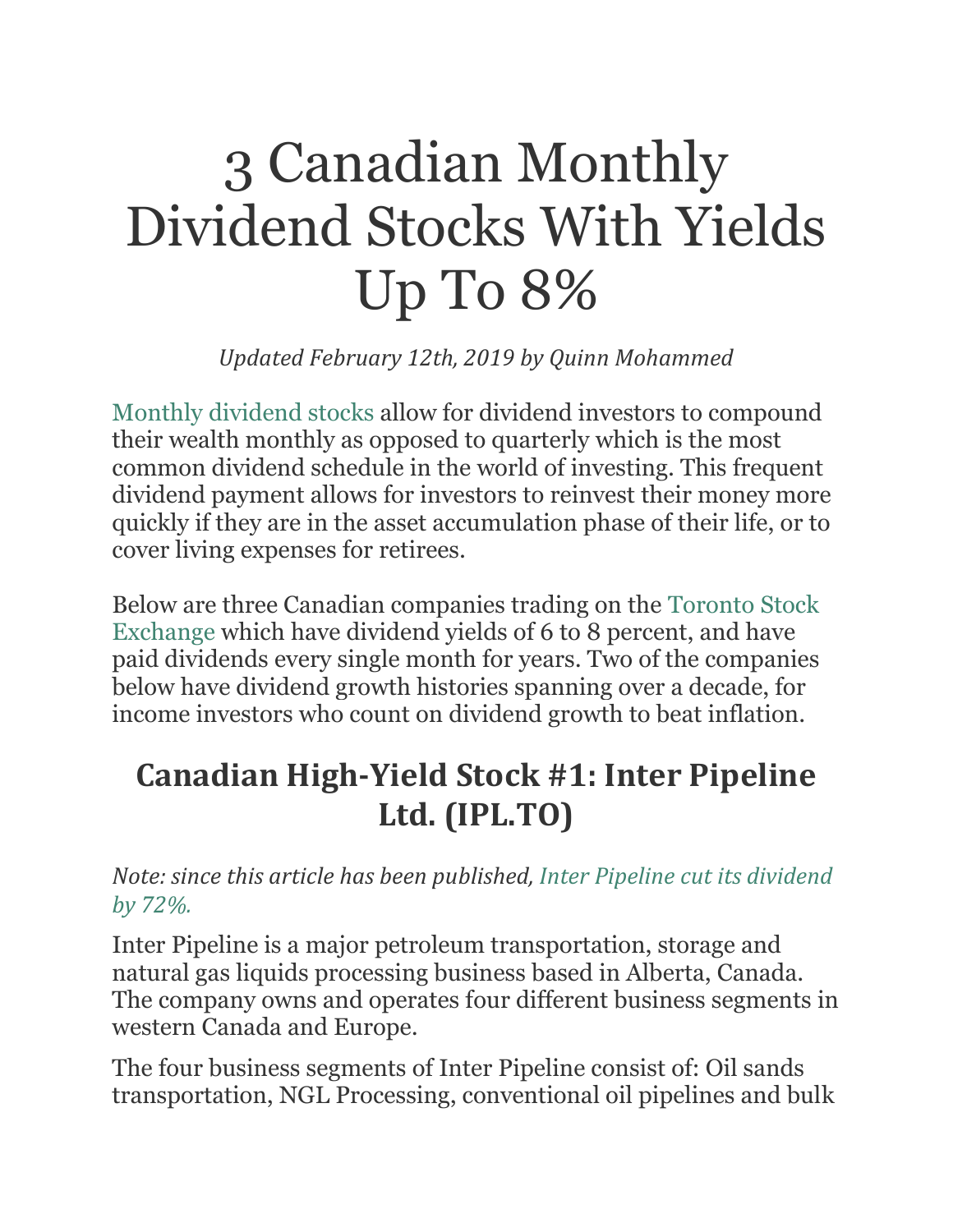liquid storage. The Oil sands transportation and NGL processing make up the majority of the company's earnings clocking in at 80%, while the remaining 20% is left to the conventional oil pipelines and bulk liquid storage.



Source: Investor [Presentation](http://www.interpipeline.com/files/pdf/investor-presentations/Corporate%20Presentation%20-%20February%202019.pdf)

The company's long-term strategy is to acquire and develop highquality assets that generate stable and predictable cash flow, while delivering strong returns to shareholders.

Inter Pipeline is currently developing Canada's first integrated propane dehydrogenation (PDH) and polypropylene (PP) complex, which will launch them into their fifth business segment.

Polypropylene is a high-value and easy to transport plastic used in manufacturing a wide range of finished products, including consumer packaging and containers, textiles, automobile components and Canadian currency.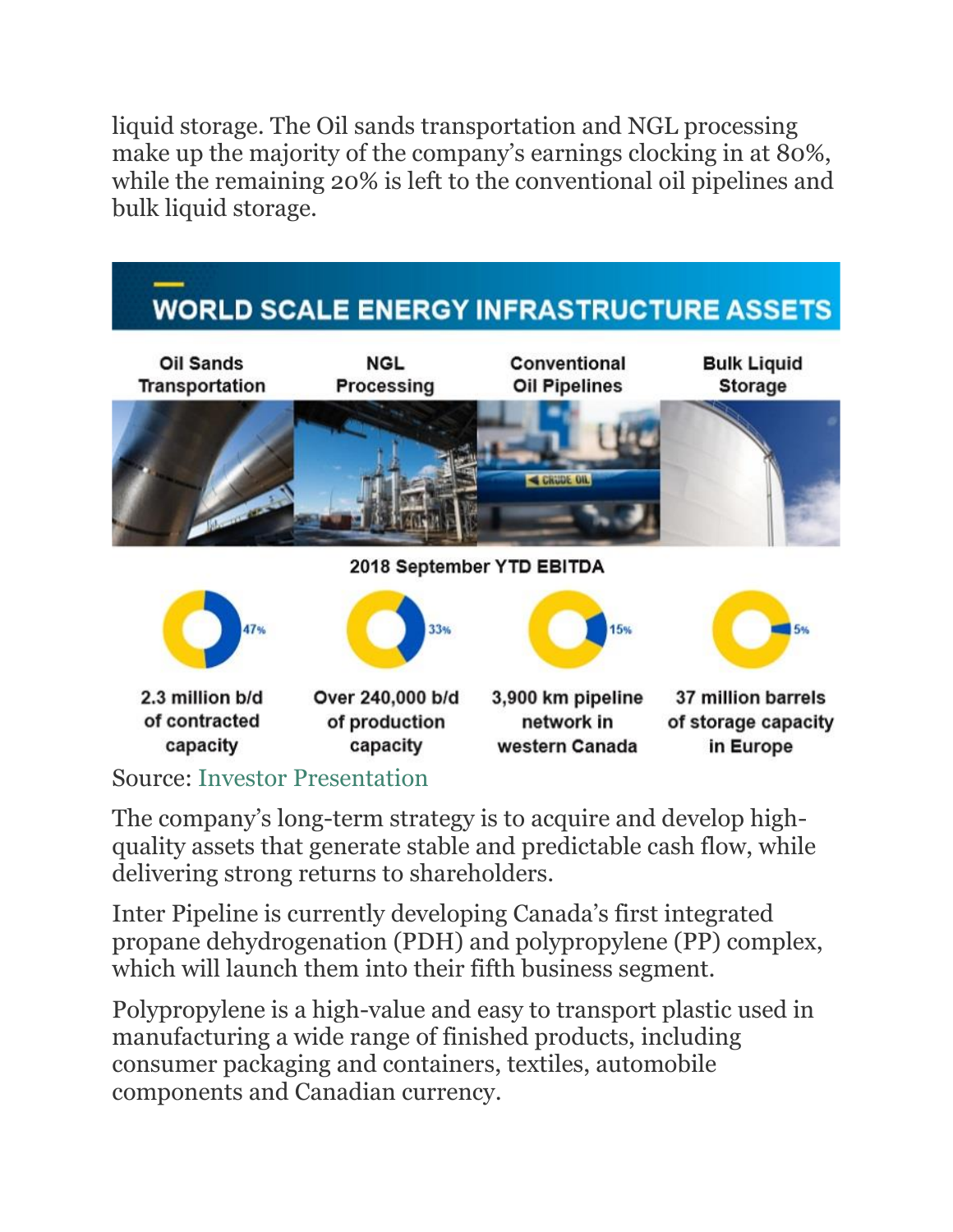The Heartland Complex project is scheduled to begin producing polypropylene in late 2021; from there Inter Pipeline expects to earn approximately \$450 to \$500 million per year in long-term average annual EBITDA. \$450 to \$500 million would represent an approximately 40% increase over Inter Pipeline's 2017 annual EBITDA; which is quite significant.

In Inter Pipeline's most recent quarter (Q3 2018), funds from operations (FFO) totalled a quarterly record of \$300 million, an 11 percent increase over third quarter 2017. FFO for the first nine months of 2018 were \$815.4 million, vs. \$722.8 million in 2017, a 12.81% increase.

Net income for the third quarter was a record \$169 million, a 19 percent increase over third quarter 2017. Net income for the nine months ended Q3 2018 was \$448.2 million, vs. \$384.8 million in 2017, a 16.48 percent increase.

On a per share basis, funds from operations totalled \$2.12 for the first nine months of 2018, vs. \$1.94 in 2017, a 9.28% increase. Considering the FFO increase on a per-share basis is lower than the FFO increase as a whole company, we can automatically deduce that in 2018 there are more shares outstanding than in 2017.

Dividends per share for the first nine months of 2018 were \$1.26 per share, representing a 59.6% payout ratio as a percentage of FFO. For the same period in 2017, the payout ratio was 62.6% while the dividend was even lower at \$1.215 – displaying that Inter Pipeline is moving in the right direction as it lowers its payout ratio at the same time as increasing its dividend.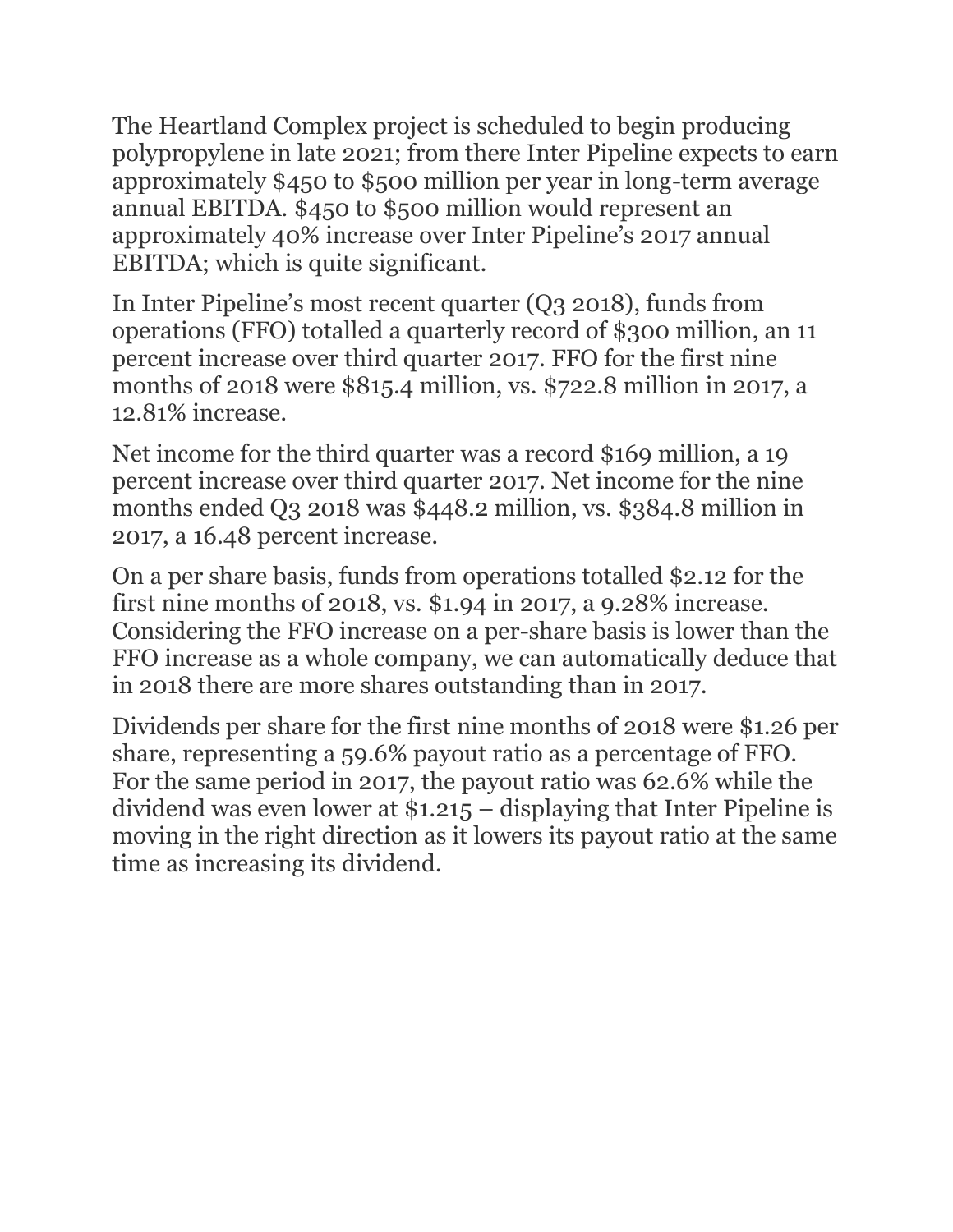

Oil Sands Transportation Conventional Oil Pipelines CBulk Liquid Storage CNGL Processing

#### Source: Investor [Presentation](http://www.interpipeline.com/files/pdf/investor-presentations/Corporate%20Presentation%20-%20February%202019.pdf)

While a safe and stable dividend is of utmost importance to dividend investors, it's always a wonderful plus when the company is also committed to increasing the dividend every single year. Inter Pipeline is one such company as it has consecutively increased its dividend every year since 2009. The dividend has grown from \$0.85 in 2000 to \$1.71 for 2019, a 101% increase.

A review of the dividend [history](http://www.interpipeline.com/files/pdf/distributions/Inter%20Pipeline%20Historical%20Distributions_Dividends-1997-2016.pdf) shows that IPL actually was increasing the dividend every year since 2002 but took a break in 2008 as did many other companies (including the Big Five Canadian banks).

It did not cut the dividend in 2008, but simply paused for one year before continuing to increase the dividend every year. With this exception, Inter Pipeline has a seventeen year history of being a dividend growth company.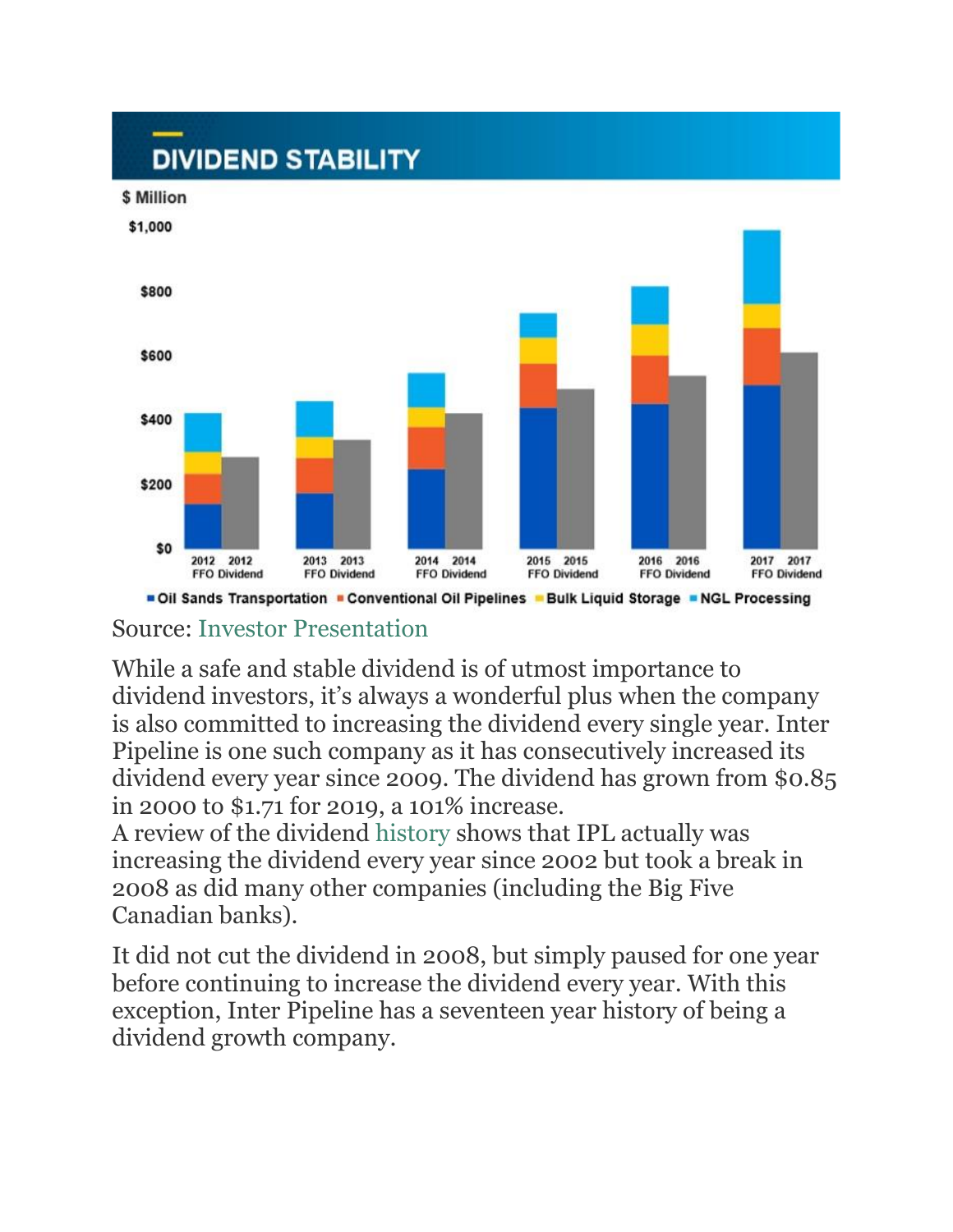

### Source: Investor [Presentation](http://www.interpipeline.com/files/pdf/investor-presentations/Corporate%20Presentation%20-%20February%202019.pdf)

For the ten year period from 2009 to today, the compound annual growth rate of IPL's dividend was 7.3%, but has slowed to 5.3% over the last five years.

The company's slowing dividend growth reflects prudent financial oversight as they proceed to diversify and grow the business and exploit other organic opportunities. This protects their dividend and continues to make these raises possible. In Inter Pipeline's case, consistency and safety are more important than raising the dividend beyond it's already large yield.

Inter Pipeline is a company where funds from operations are used to calculate the dividend payout ratio, and it's one whose value is based on price-to-FFO. With trailing twelve months FFO of \$2.83 per share, and Inter Pipeline's current share price of \$21.10, IPL's  $P/FFO$  is 7.5.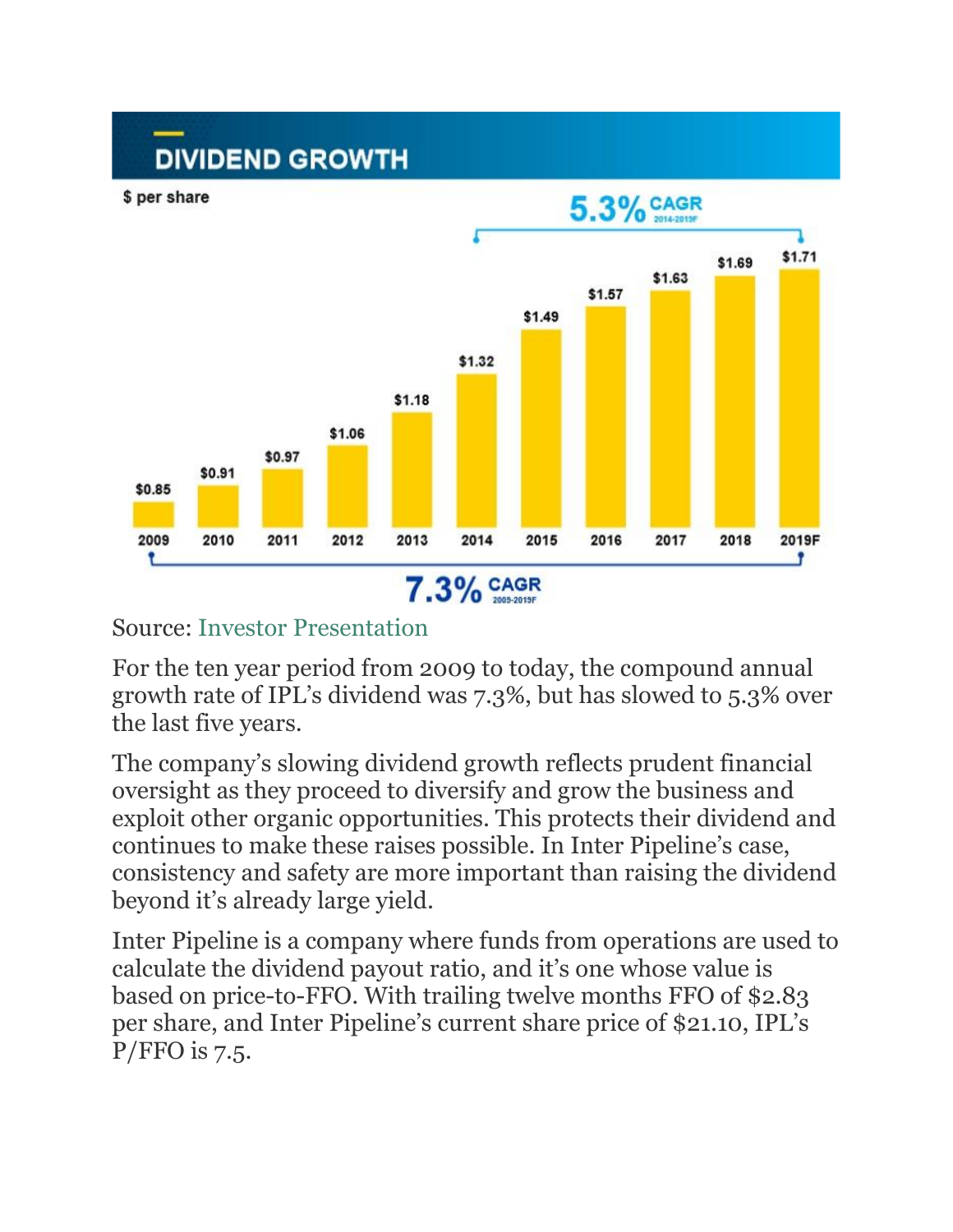IPL's trailing PE is 13.7, and its 5-year average trailing PE is 21.8, resulting in a 37% discount on a 5-year PE basis.

While it's annual dividend is \$1.71, and with a share price of \$21.10, Inter Pipeline shares are yielding 8.1%; marking IPL as the highest yielding stock in this group of Canadian monthly dividend payers.

Inter Pipeline is a diversified business consisting of four segments, currently aiming for it's fifth with the development of the Heartland Complex. The company has proven itself with net earnings growth as well as funds from operations growth. As a result of this growth, it has been able to increase its dividend consecutively since 2002, with a brief pause in 2008 like many other companies.

With its current share price, the company is yielding 8.1% (before any dividend withholding taxes for [non-Canadians\)](https://www.suredividend.com/canadian-taxes-us-investors/) and pays its dividend monthly. This is a good opportunity to diversify your income stream and compound it every month, however keep in mind that they do raise money by issuing shares every so often – which can potentially present a good entry point.

**Related:** U.S. Taxes For Canadian [Investors:](https://www.suredividend.com/usa-tax-canadian-investors) What You Need To [Know](https://www.suredividend.com/usa-tax-canadian-investors)

### **Canadian High-Yield Stock #2: Exchange Income Corporation (EIF.TO)**

Exchange Income Corporation is a business which makes investments and acquires companies in the aerospace and aviation services and equipment sector, as well as the manufacturing sector.

The companies acquired are in defensible niche markets – medevac transportation, manufacturing of aerospace and defense components, manufacturing of an advanced unitized "window wall system" used primarily in high-rise multi residential developments; the list goes on to the tune of 13+ individual operating subsidiaries.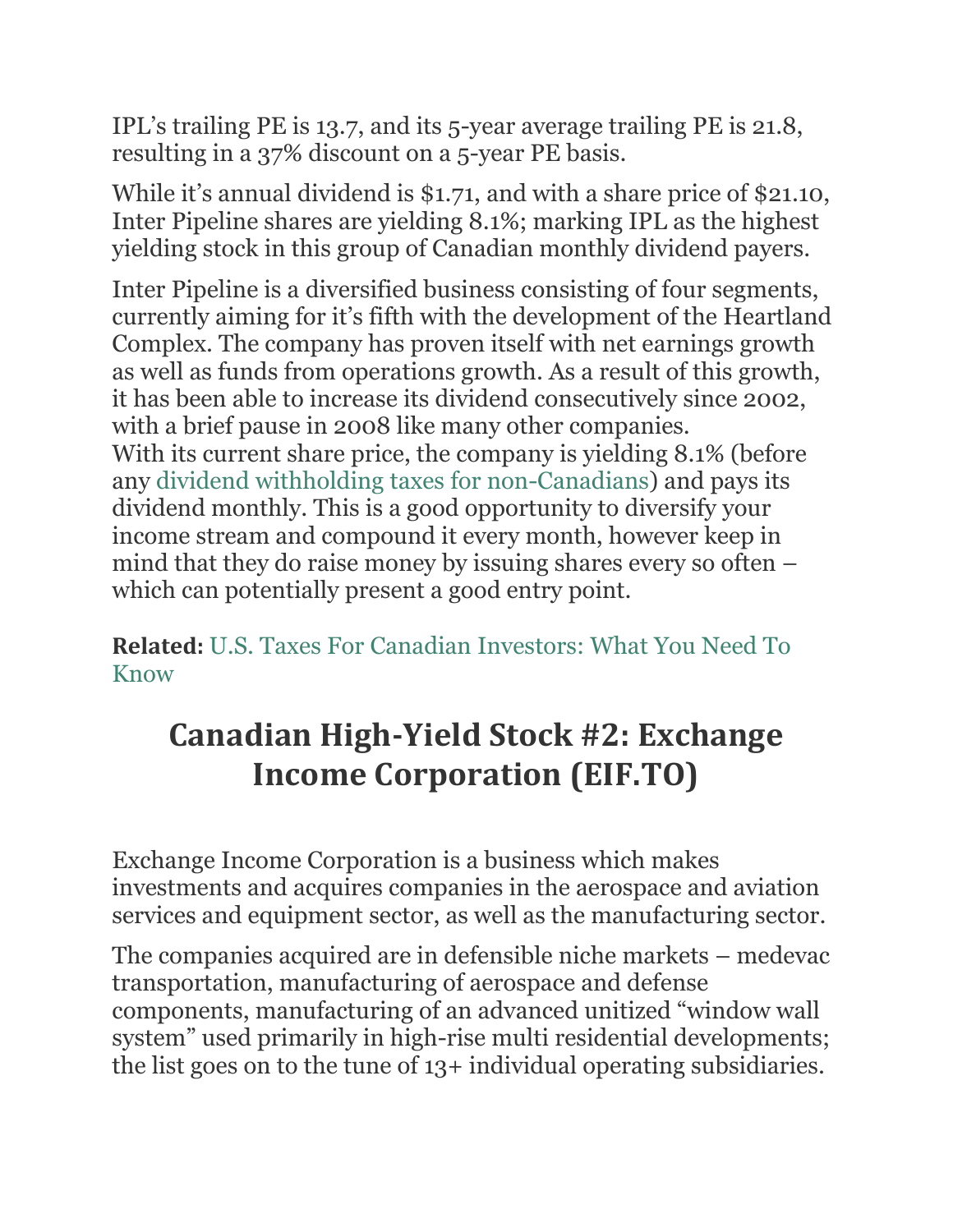The acquisition candidates must have a track record of profits and strong, continued cash flow generation with their management intact and committed to continue building the business.

The strategy of the company is to grow their portfolio of diversified niche operations through acquisition and growth opportunities, and the result of this is to provide shareholders with a reliable and growing dividend.



#### Source: Investor [Relations](https://www.exchangeincomecorp.ca/)

The corporation has increased their dividend 13 times in the last 14 years (keeping it stable through year 2009), at a 5% compound annual growth rate of the dividend. While a 5% dividend growth rate is not in the double digit territory, 13 years of dividend growth means a lot more on the Toronto Stock Exchange than it does on the NYSE considering how much smaller Canada's list of dividend growth companies, or "aristocrats", are.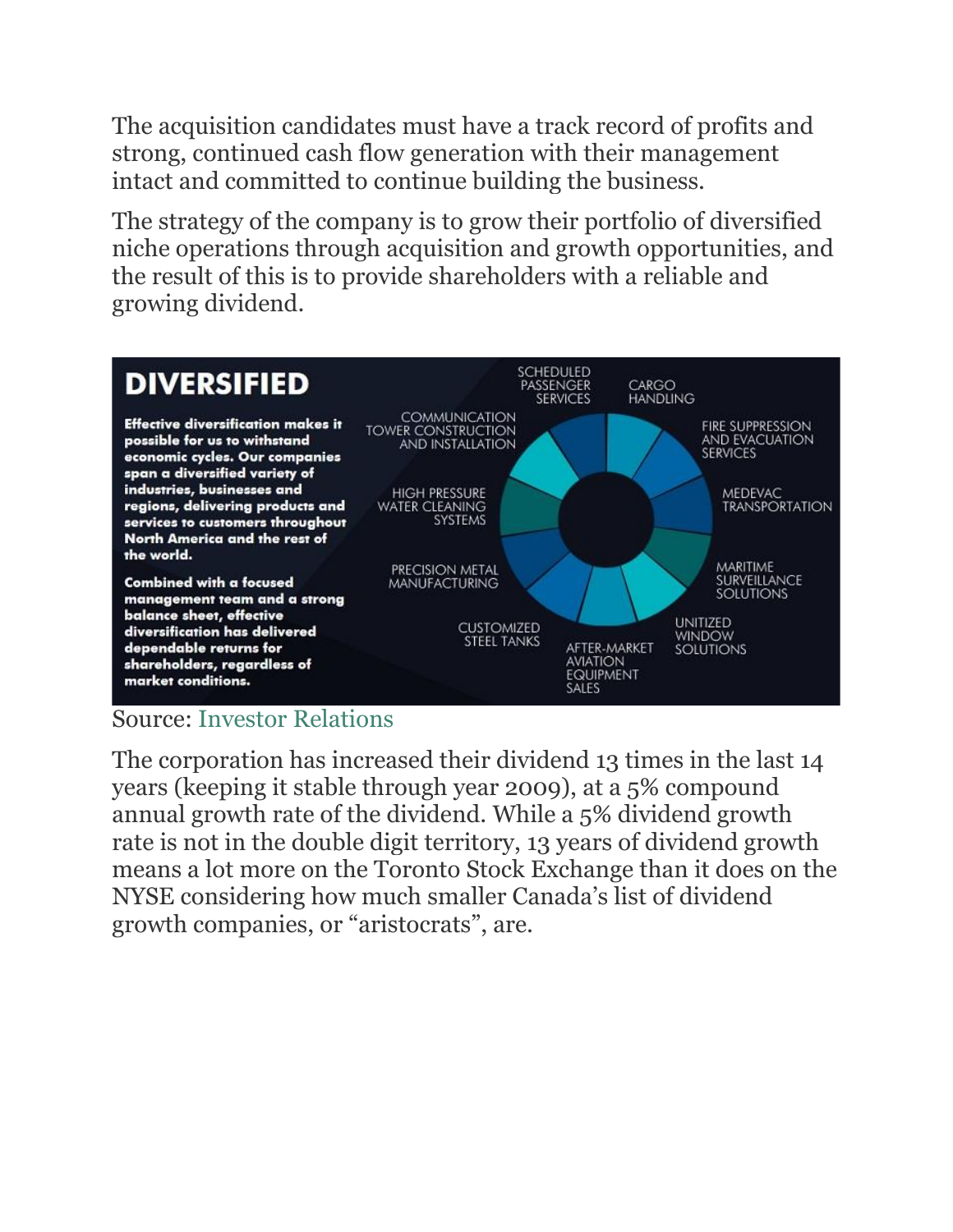### **DIVIDENDS**

The strength of our business model - being diversified, disciplined and dependable has enabled us to grow our dividend to \$2.19 per share on an annualized basis.

Since 2004, we have been able to increase our dividend 12 times and distribute more than \$355 million by the end of 2017 which proves the strength of our model.



#### Source: Investor [Relations](https://www.exchangeincomecorp.ca/)

According to their latest quarterly [release,](https://www.exchangeincomecorp.ca/wcm-docs/resources/EIF_Press_Release_-_Q3_2018_Results_v5_FINAL_20181108185623.pdf) Payout ratio when calculated as a percentage of Free Cash Flow less Maintenance Capital Expenditures improved to 62% from 73% for the trailing twelve months. Payout ratio when calculated as a percentage of Adjusted Net Earnings strengthened to 75% from 86% for the trailing twelve months. In addition, the annual dividend payment was 4% higher than last year.

From these results, it's clear that Exchange Income Corp. is significantly reducing the payout ratio while increasing the monthly dividend payment to shareholders – the perfect recipe for a dedicated dividend growth investor. The Q3 2018 payout ratio as a result of adjusted net earnings was as low as 58%, so the trajectory is strong.

What's most surprising is even with such a safe dividend, the yield is north of 7.5%. Divided monthly, that's a 0.625% return on investment per month before taking capital appreciation into consideration.

For the trailing twelve months as of Q3 2018, adjusted net earnings rose 18% from the year prior, and 16% per share. Since 2010, the corporation achieved compounded annual growth rates of 22% for revenue and 26% for EBITDA.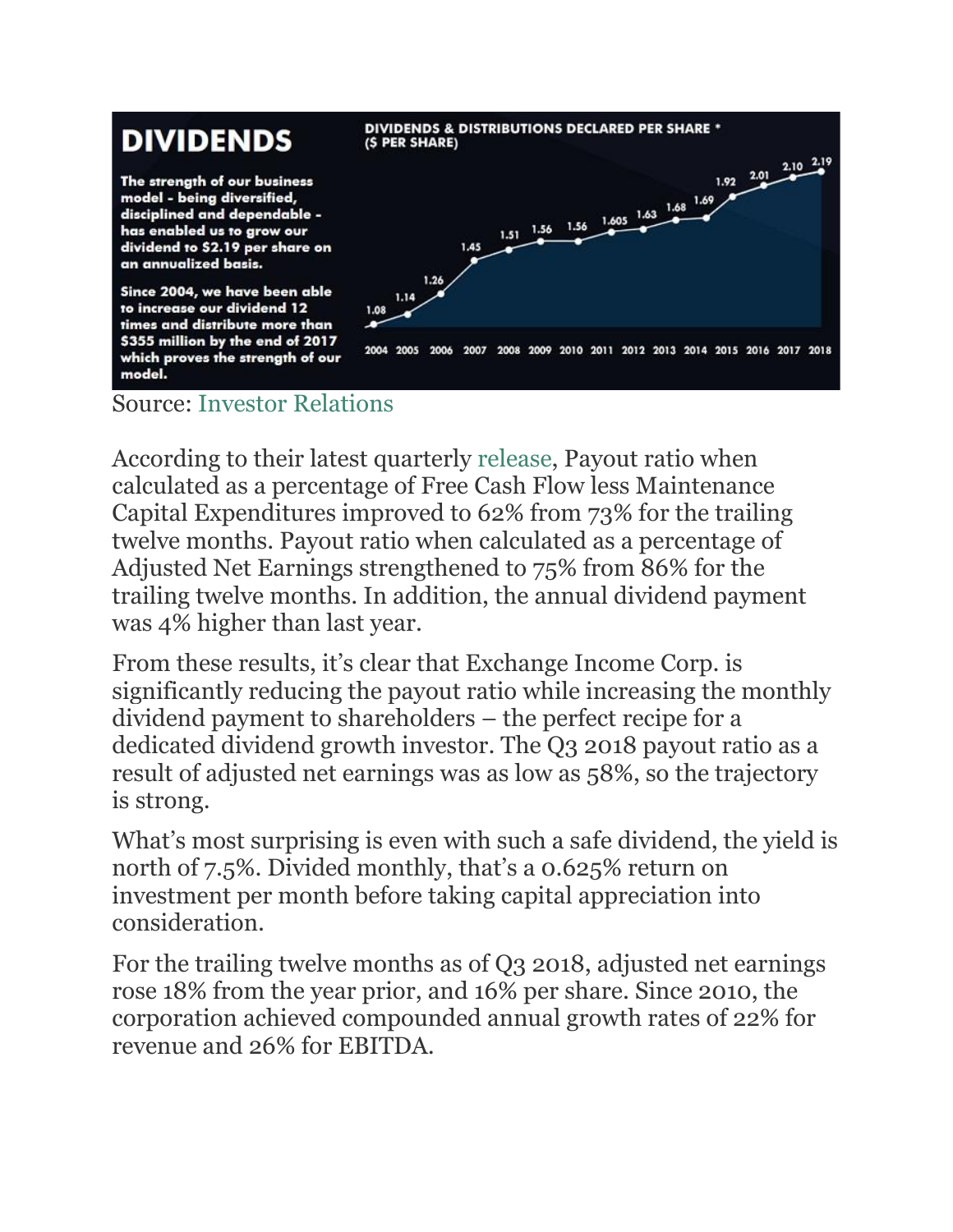According to Thomson Reuters, EIF.TO is currently trading at a PE of 13.40, while the 5-year average PE ratio is 28. This represents a 54% discount to the 5-year average, and seems like a steal with the earnings, dividend growth, and payout ratio numbers they boast.

Exchange Income Corp. is compounding EBITDA at incredible rates of 26% per year in the last eight years, lowering the payout ratio as a percentage of Free Cash Flow less Maintenance Capital Expenditures into the low 60%, and continues to raise its dividend following it's streak of thirteen dividend raises in the last fourteen years.

At it's huge PE discount, and large yield, Exchange Income Corporation appears to be a great fit for income investors and value investors.

## **Canadian High-Yield Stock #3: Dream Global REIT (DRG.UN)**

Dream Global REIT owns and operates office and industrial properties in strong European markets. These properties are operated by an in-house local team of over 100 real estates professionals.

The majority of Dream Global's \$5.2B property portfolio is located in Germany with 73% of its total real estate. Beyond that, 21% of their real estate is located in the Netherlands with the remaining 6% made up of Belgium and Austria equally. The portfolio is made up of 236 properties, with 19.97 million leasable square feet.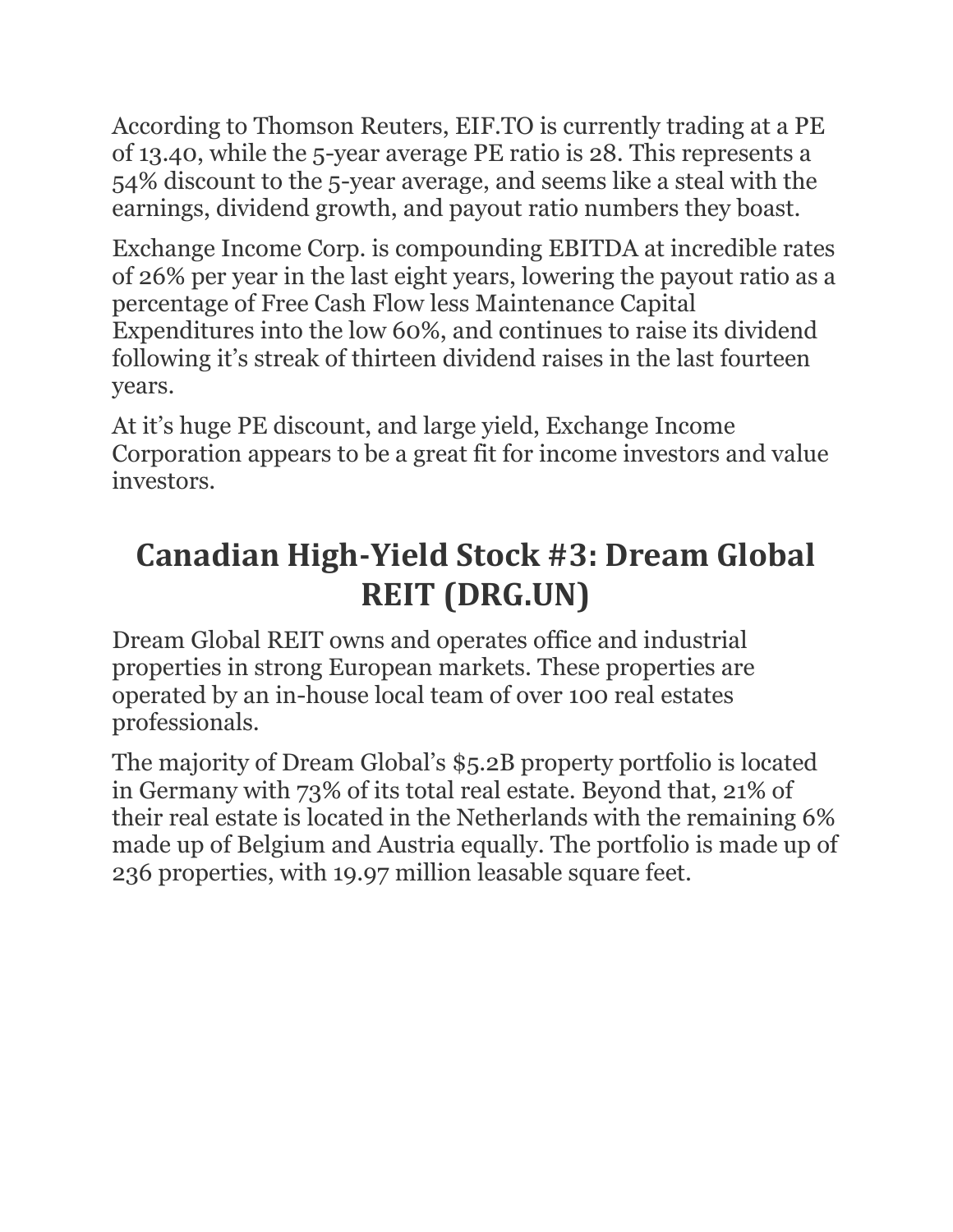



The property classes are split up with  $90 - 95\%$  being Office properties and the other  $5 - 10\%$  being Industrial properties. Dream Global is heavily exposed to the German Office market, and in relation, German employment.



Source: Investor [Presentation](http://www.dream.ca/global/wp-content/uploads/sites/5/2018/11/DRG-Investor-Presentation-November-2018-CAD-Final.pdf)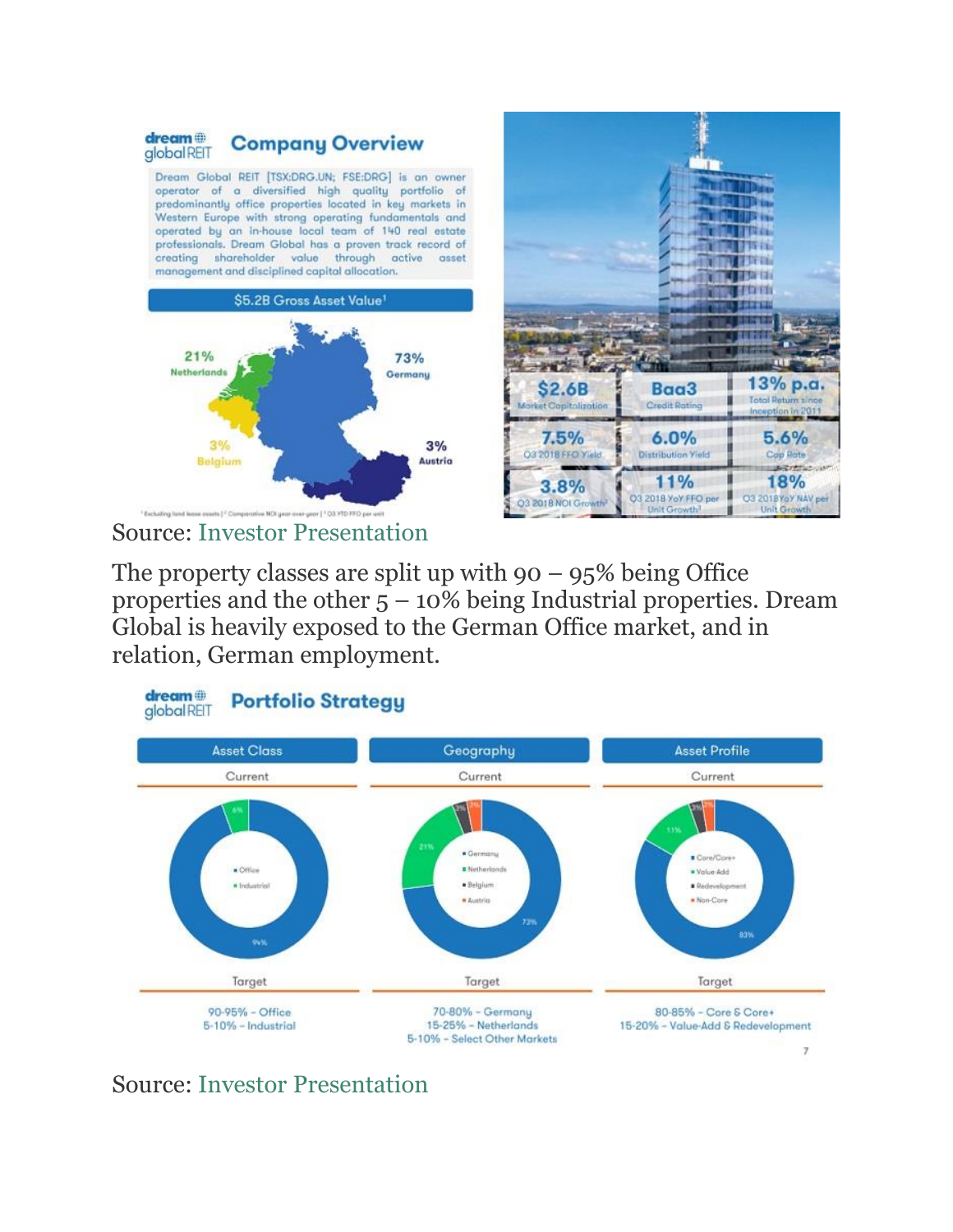German GDP growth slowed somewhat in [2018](https://www.cnbc.com/2019/01/15/germany-2018-gdp-data.html) at 1.5% vs. 2017 at 2.2%. The unemployment rate of Q3 2018 for Germany was actually very good at [3.7%,](https://data.oecd.org/germany.htm) roughly the same as the U.S. unemployment. Currently the economy of Germany appears to be chugging along just fine, despite constant fears of a global economic slowdown.

Dream Global's property portfolio is split up into four separate classifications: Core & Core+, Value-Add, Redevelopment and Non-Core.



#### Source:Investor [Presentation](http://www.dream.ca/global/wp-content/uploads/sites/5/2018/11/DRG-Investor-Presentation-November-2018-CAD-Final.pdf)

Dream Global focuses most of their business on Core & Core+ properties representing 83% of the real estate portfolio, and as they say, provides the foundation for their balance sheet. Value-Add properties appear to be their riskier bets with larger upside potential and makes up 11% of the portfolio.

The remaining 6% portion which classifies as redevelopment and non-core are projects where new buildings are to be developed or are small properties to sell for cash.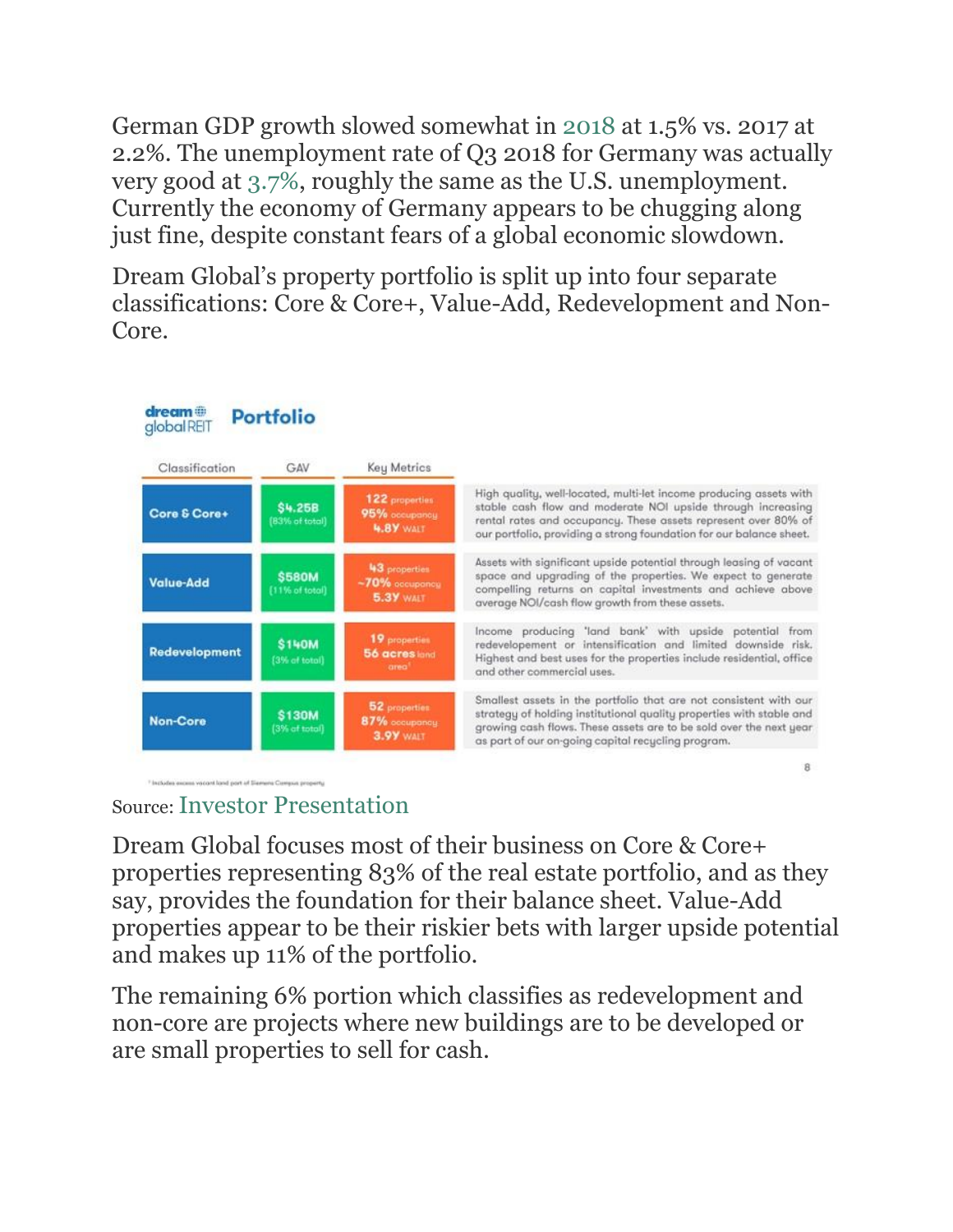Adjusted funds from operations (AFFO) for the first nine months of 2018 was \$132,692, while paying distributions of \$110,226. On a per unit basis, Dream Global earned AFFO of \$0.73, while the distribution was \$0.60. This represents an 82% payout ratio and is quite safe for a REIT.

For Q3 2018, the company had a payout ratio as low as 77% according to their Investor Presentation. However, it appears they calculated it using Funds from operations (FFO), which were \$0.26 per share, rather than Adjusted funds from operations (AFFO) since it makes the payout ratio appear smaller.

Using AFFO, which was \$0.24 per share, the payout ratio would be 83%. AFFO is a more accurate measure of the business since, unlike FFO, it deducts capital expenditures required to maintain the portfolio of properties, which are real expenses that should be accounted for.



**Stable Cash Flows & Secure Distribution** 

Source: Investor [Presentation](http://www.dream.ca/global/wp-content/uploads/sites/5/2018/11/DRG-Investor-Presentation-November-2018-CAD-Final.pdf)

With trailing twelve months AFFO of \$0.97, and DRG.UN's current price of \$13.05, the P/AFFO is 13.45.